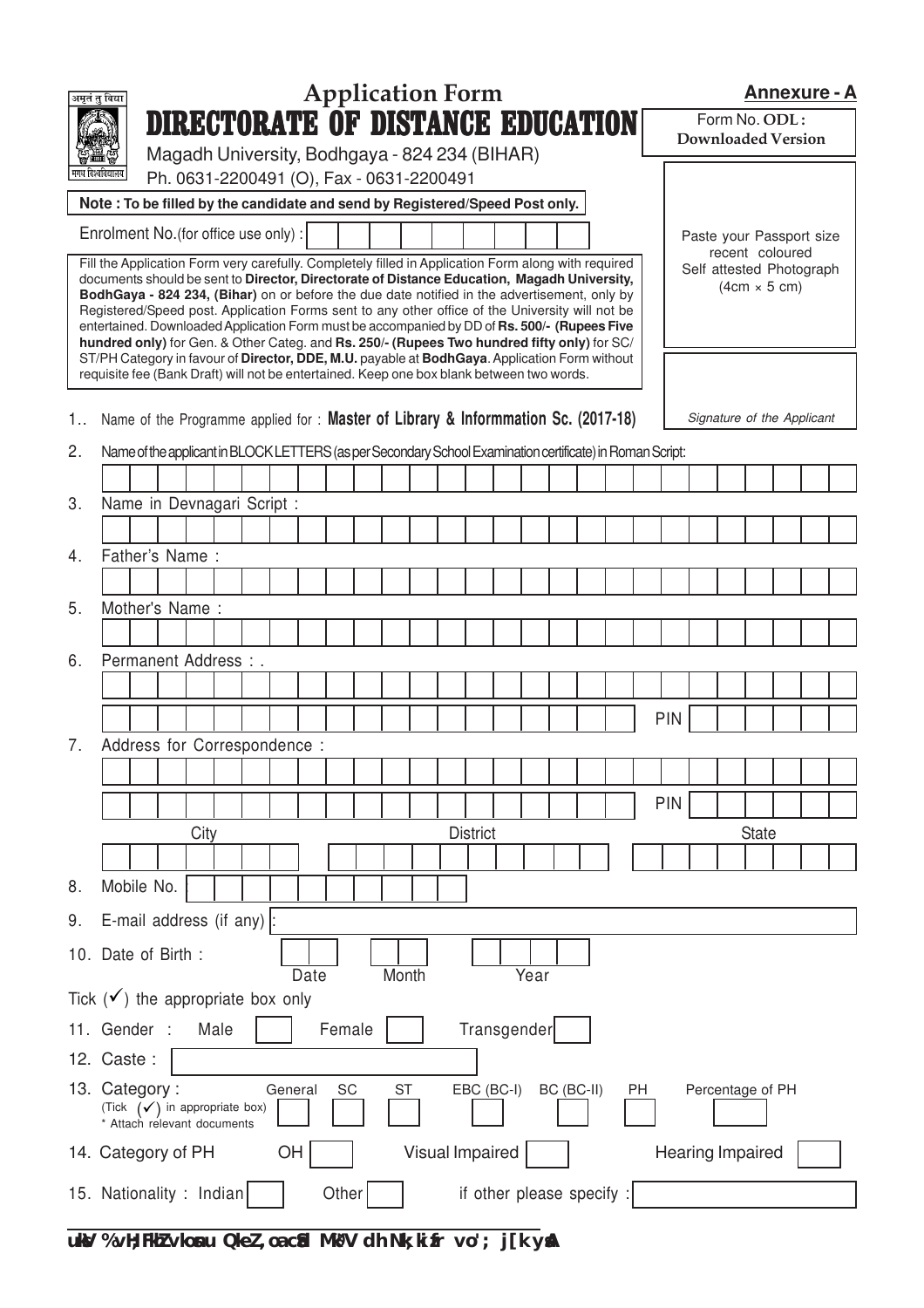| 16. Region                 | Rural I | Urban                         |           |  |
|----------------------------|---------|-------------------------------|-----------|--|
| 17. Marital Status: $(v')$ |         | Married $\boxed{\phantom{1}}$ | Unmarried |  |

18. Details of Application fee :

(i) DD No. ................... Date .................. Amount ................ Bank ................................... Payable at. ........................

## 19. Educational Qualification (Matriculation onwards)

| Name of the        | Name of the    | <b>Board/University</b> | Year of | Full         | <b>Marks</b>    | $%$ of       | Division/    |
|--------------------|----------------|-------------------------|---------|--------------|-----------------|--------------|--------------|
| <b>Exam Passed</b> | College/School |                         | Passing | <b>Marks</b> | <b>Obtained</b> | <b>Marks</b> | <b>Class</b> |
|                    |                |                         |         |              |                 |              |              |
|                    |                |                         |         |              |                 |              |              |
|                    |                |                         |         |              |                 |              |              |
|                    |                |                         |         |              |                 |              |              |
|                    |                |                         |         |              |                 |              |              |
|                    |                |                         |         |              |                 |              |              |

## **DECLARATION BY THE APPLICANT**

I ............................................................................. (Name) hereby declare that I have read and understood the conditions for the eligibility of the **MLIS** Course/programme for which I seek admission. I declare that I fulfil the minimum eligibility criteria and have provided the required information in this regard in the Application Form. In the case of any information being found incorrect or misleading, my candidature shall be liable to be cancelled by the University at any stage and I will not be entitled for any refund of any fee paid by me to the University.

| Date:              |  | अभ्यर्थी का हस्ताक्षर (हिन्दी में) |  | Signature of the Applicant (In English) |  |  |  |  |
|--------------------|--|------------------------------------|--|-----------------------------------------|--|--|--|--|
|                    |  |                                    |  |                                         |  |  |  |  |
| <b>Enclosures:</b> |  |                                    |  |                                         |  |  |  |  |
|                    |  | $\mathcal{P}$                      |  |                                         |  |  |  |  |
|                    |  |                                    |  |                                         |  |  |  |  |
| 5.                 |  |                                    |  | $6 \overline{)}$                        |  |  |  |  |
|                    |  |                                    |  |                                         |  |  |  |  |